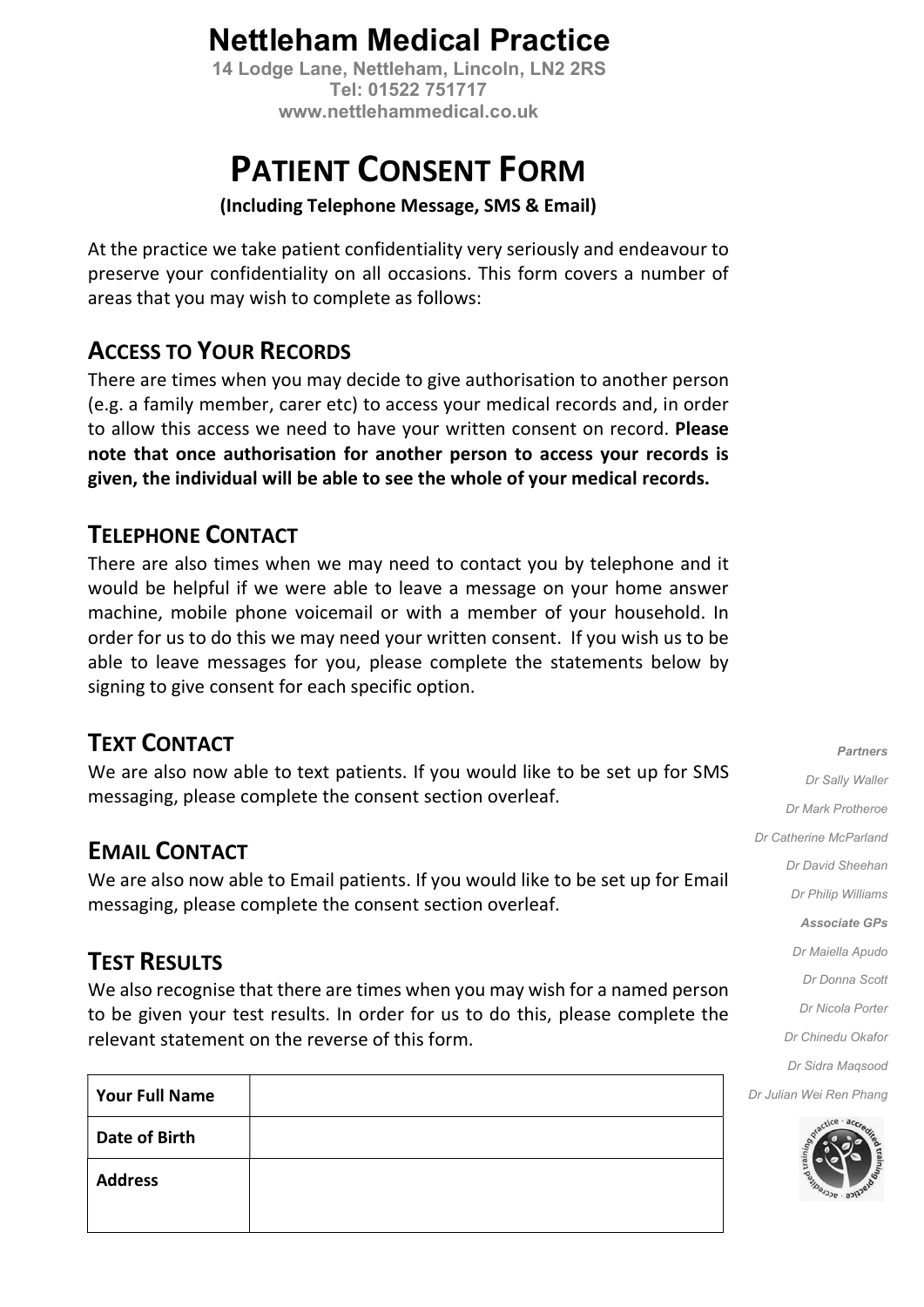I understand that this consent will remain in place indefinitely and that it is my responsibility to inform the practice should I withdraw consent or make any changes, including changes in my mobile/home telephone number.

#### ACCESS TO YOUR RECORDS

| I HEREBY GIVE/WITHDRAW* MY PERMISSION FOR THE NAMED INDIVIDUAL BELOW TO BE GIVEN<br>ACCESS TO MY MEDICAL RECORDS BY NETTLEHAM MEDICAL PRACTICE. |                                                         |  |  |  |
|-------------------------------------------------------------------------------------------------------------------------------------------------|---------------------------------------------------------|--|--|--|
| Name of Individual 2008 2009 2009 2010 2021 2022 2023 2024 2022 2023 2024 2022 2023                                                             | Relationship <b>National According Contract Control</b> |  |  |  |
| Signed                                                                                                                                          | Date <u>____________</u>                                |  |  |  |
|                                                                                                                                                 |                                                         |  |  |  |

#### TELEPHONE CONTACT

| I HEREBY GIVE/WITHDRAW* MY PERMISSION FOR NETTLEHAM MEDICAL PRACTICE TO LEAVE A<br><b>MESSAGE WITH:</b> |                              |  |  |
|---------------------------------------------------------------------------------------------------------|------------------------------|--|--|
|                                                                                                         | Relationship _______________ |  |  |
|                                                                                                         |                              |  |  |
|                                                                                                         | Date <u>___________</u>      |  |  |
|                                                                                                         |                              |  |  |

I HEREBY GIVE/WITHDRAW \* MY PERMISSION FOR NETTLEHAM MEDICAL PRACTICE TO LEAVE A MESSAGE ON MY ANSWERING MACHINE.

| Signed                                    | Date |  |  |  |
|-------------------------------------------|------|--|--|--|
| Number(s) for answering machine or mobile |      |  |  |  |

### TEXT CONTACT (SMS MESSAGING)

 $\vert$ I HEREBY GIVE/WITHDRAW\* MY PERMISSION FOR NETTLEHAM MEDICAL PRACTICE TO SEND ME A TEXT MESSAGE ON MY MOBILE PHONE.

Mobile Number \_\_\_\_\_\_\_\_\_\_\_\_\_\_\_\_\_\_\_\_\_\_\_\_\_\_\_\_\_\_\_\_\_\_\_\_\_\_\_\_\_\_\_\_\_\_\_\_

Signed \_\_\_\_\_\_\_\_\_\_\_\_\_\_\_\_\_\_\_\_\_\_\_\_\_\_\_\_\_ Date \_\_\_\_\_\_\_\_\_\_\_\_\_\_\_\_\_\_\_\_

#### EMAIL CONTACT

| AN EMAIL.            | I HEREBY GIVE/WITHDRAW* MY PERMISSION FOR NETTLEHAM MEDICAL PRACTICE TO SEND ME |
|----------------------|---------------------------------------------------------------------------------|
| <b>Email Address</b> |                                                                                 |
| Signed               | Date                                                                            |